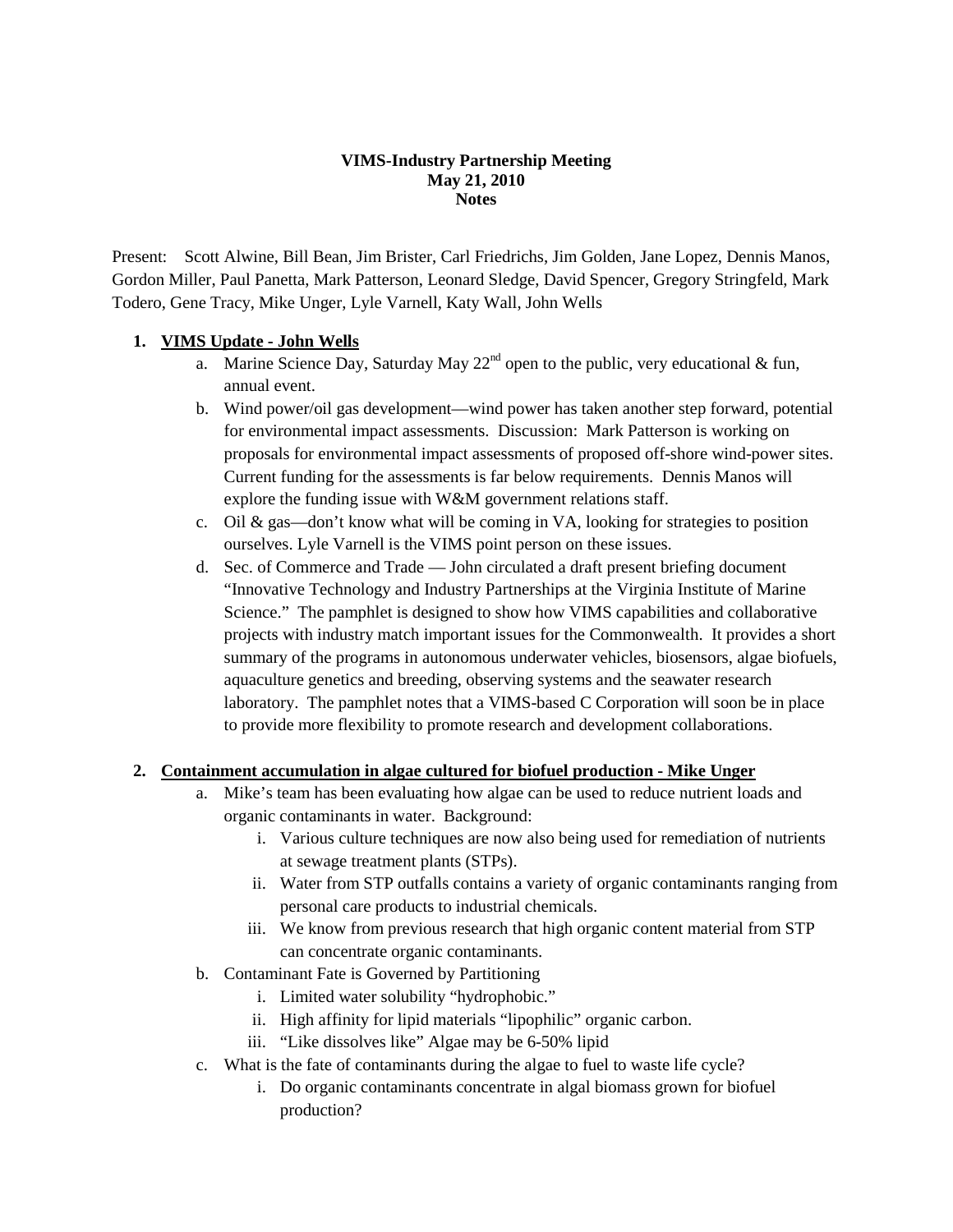- ii. Does the algal biomass effectively remove dissolved organic contaminants from waste water?
- iii. What is the long-term fate of organic contaminants associate with algal biomass?
- d. Methods: They evaluated contaminant accumulation in natural algae biomass cultured for biofuel production at two sites – the Susquehanna and the York Rivers.
	- i. Natural algal assemblages, Algal Turf Scrubber (ATS) system
	- ii. Algae collected weekly: to maximize growth. Also follows the pattern that would be used in weekly harvests for fuel production.
	- iii. PAH removal is a function of hydrophobicity
	- iv. Results: York River Floway, Virginia.
		- 1. Average TBT removal by floway=34%
		- 2. Kapp much high than predicted by hydrophobicity alone
		- 3. DBT higher in effluent
		- 4. Filamentous Algae 48h TBT Degradation Experiment: TBT, DBT, MBT is Concentrated
- e. Key findings: A wide range of organic contaminants concentrate during the seven day growth period
	- i. TBT and PAH can be reduced by up to 50%
	- ii. TBT is also degraded to a less toxic form
- f. Mike is working with Hydromentia on a proposal to apply the technology at a site along the Elizabeth River.
- g. Discussion. Mike and his colleagues are also working on the development of biosensors that include specially designed monoclonal antibodies coupled to electronic sensors. These hold promise for detecting and tracking oil spills, among other uses. The group discussed possible use of the sensors in the Gulf of Mexico. Gordon Miller (G3 Systems) is involved in a project along the Texas coast, and he will follow up with Mike about potential applications there. Mike thinks one good application would be the detection of small leaks before they expand.

## **3. Chesapeake Bay Algae Project site selection issues - Gene Tracy**

- a. Gene provided a quick overview of the scope of the project and participating partners. The project seeks to turn pollution into fuel. The major goals are to:
	- i. Deliver design criteria to Statoil for the development of off-shore algae farms;
	- ii. Remediate environmental impacts; and
	- iii. Investigate other by-products
- b. Status of the Statoil project. Develop design criteria over the next year.
	- i. Completed subscale testing with good results.
	- ii. Research small-scale prototypes sites at William & Mary and VIMS
	- iii. Develop engineering prototypes and test harvesting techniques. Sites under discussion: Peach Bottom (Susquehanna), VIMS, Crane Island (Constellation), Jamaica Bay
- c. Discussion.
	- i. Is there a potential role for Dominion Power in this, perhaps involving the Surry site?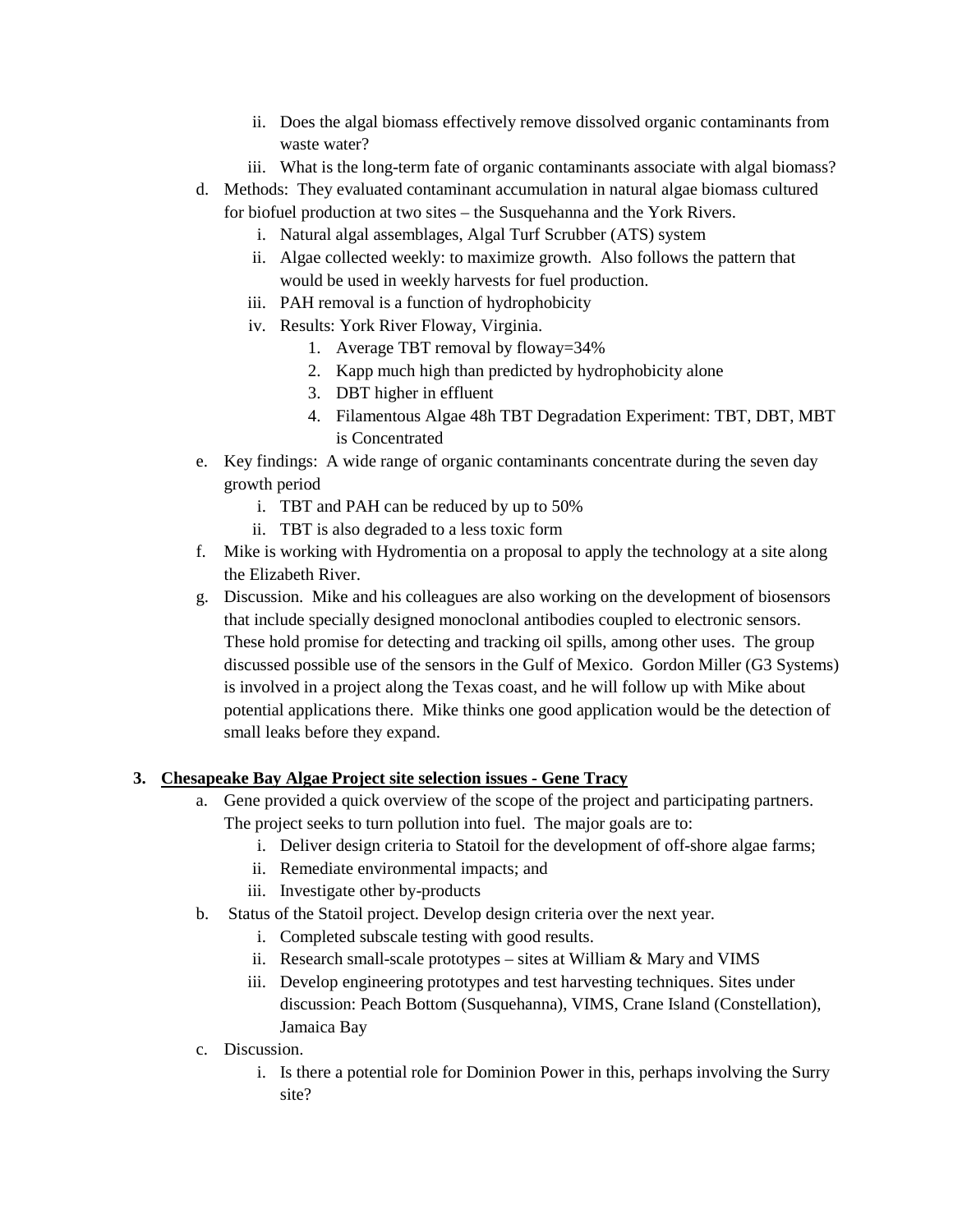ii. The VIMS site is using the observation buoy developed for other research projects. This is a good synergy.

## **4. Seawater Research Laboratory Progress and Usage - Jim Brister**

- a. Lab in operation for two years
- b. The website -- <http://www.vims.edu/about/facilities/seawaterlab/index.php> -- described the capabilities and fee structure
- c. The lab has lots of open space so partners can occupy a footprint until completion of their experiments.
- d. The lab has six primary contained wet labs and BSL2 and BSL3 capabilities. This provides a great opportunity for industry to have access at very reasonable cost.
- e. Currently the space is only marketed through the website. Discussion: Participants thought that wider marketing was appropriate, even if all of the infrastructure is not yet in place.

# **5. Technology and Business Center Update-Bill Bean**

- a. Bill described the general mission of the Center as a link between business and researchers at W&M/VIMS.
- b. The Center recently contracted to manage the James City County Business Technology Incubator.
	- i. Objective: provide entrepreneurs and start-up businesses with a vision of strong growth with the amenities, counseling, and service to help grow a successful business
	- ii. Target Client Markets:
		- 1. Knowledge economy based
		- 2. Technology oriented firms
		- 3. Green technologies
		- 4. International and relocating companies
		- 5. University-related companies
	- iii. The incubator already has four clients in these categories.
- c. Discussion
	- i. Jim Golden noted that the incubator could expand to include York County and Williamsburg.. It would be part of the IdeaWorks project envisioned under the Hampton Roads strategy to expand innovation. Lee Beach discussed that concept with the Partnership at the last meeting.
	- ii. Jim also noted that the outreach classes conducted by business school professors were a great way to get basic business insights.

## **6. Short Introductions**

- a. David Spencer
	- i. Professor of Practice, Director of Center for Space Systems, Georgia Tech.
	- ii. He is doing summer research at NASA on collaborative observations from remote sensing platforms (aerial vehicles) and in situ assets (Underwater vehicles) to trace chemical distributions in the coastal oceans.